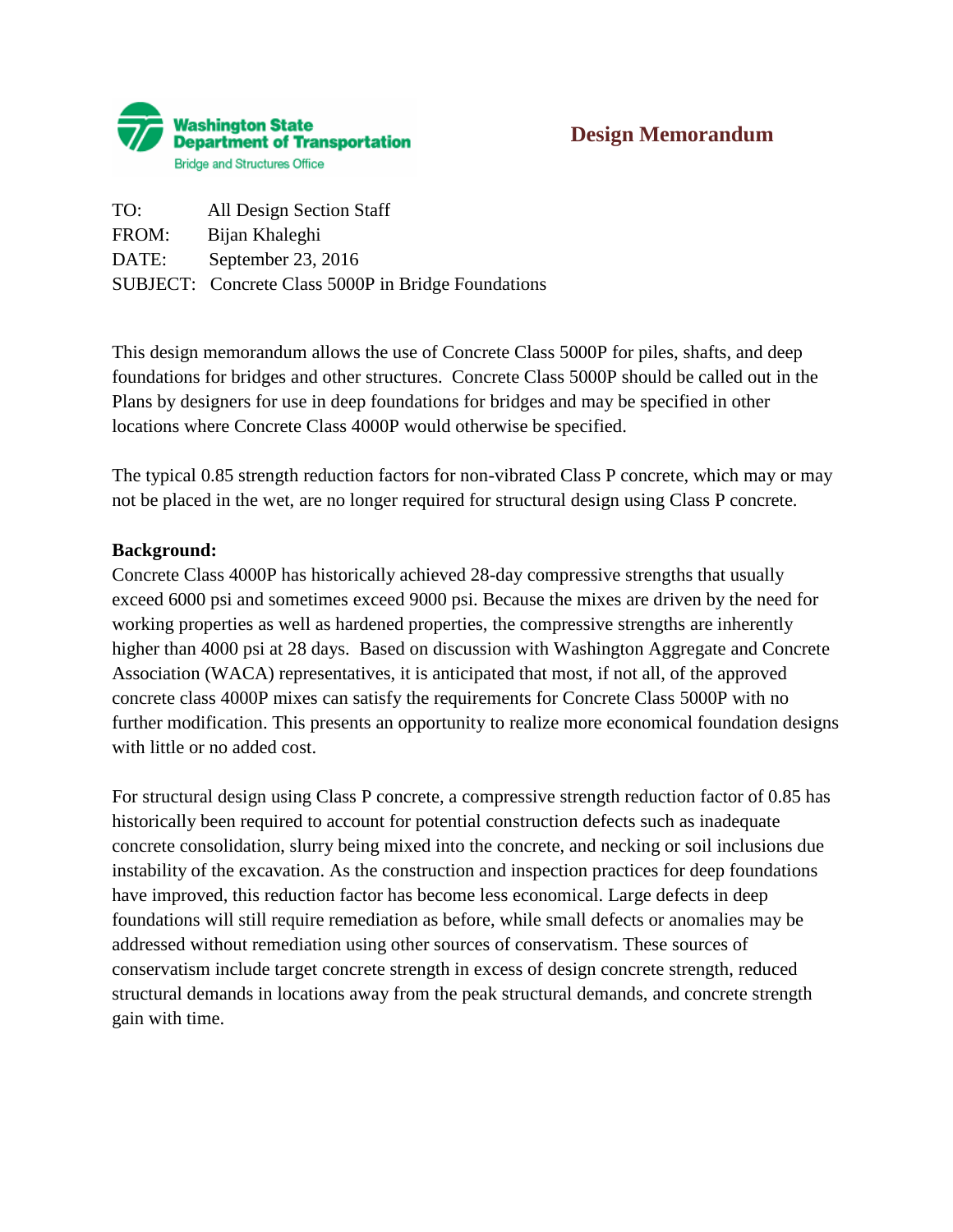If you have any questions regarding this policy memorandum, please contact [Anthony.Mizumori@wsdot.wa.gov](mailto:Anthony.Mizumori@wsdot.wa.gov) at 360-705-7228 or [Bijan.Khaleghi@wsdot.wa.gov](mailto:Bijan.Khaleghi@wsdot.wa.gov) at 360- 705-7181 or.

cc: Mark Gaines, Construction Office – 47354 Craig Boone, Bridge and Structures – 47340

# **Bridge Design Manual Revisions:**

# **Section 5.1.1 B5 shall be revised as follows:**

# *4. Class 4000P and 5000P*

*Used for CIP piles, and shafts, and deep foundations where vibration is not feasible or practical.* 

# **Section 5.1.1 B7 shall be revised as follows:**

*"Used in CIP post-tensioned concrete box girder construction, deep bridge foundations, or in other special structural applications if significant economy can be gained or structural requirements dictate.* 

*The specified 28-day compressive strengths (f'c) are equal to the numerical class of concrete. The 28-day compressive design strengths (ƒ'c) for design are shown in Table 5.1.1-1.* 

| <b>Classes of Concrete</b> | Design Compressive Strength f'e (psi) |  |
|----------------------------|---------------------------------------|--|
| <b>COMMERCIAL</b>          | 2300                                  |  |
| 30004000, 4000A            | 3000                                  |  |
| 4000, 4000A, 4000D         | 4000                                  |  |
| 4000W                      | 2400*                                 |  |
| 4000P                      | 4000**                                |  |
| 5000P                      | 5000                                  |  |
| 5000                       | 5000                                  |  |
| 6000                       | 6000                                  |  |

Table 5.1.1-1 shall be revised as follows:

\* 40 percent reduction from Class 4000.

\*\* 15 percent reduction for piles and shafts.

# **Section 7.1.5 shall be revised as follows:**

"*Shafts and cast-in-place piles shall be Concrete Class 4000P 5000P. Concrete Class 4000P may be used for elements other than bridge foundations."*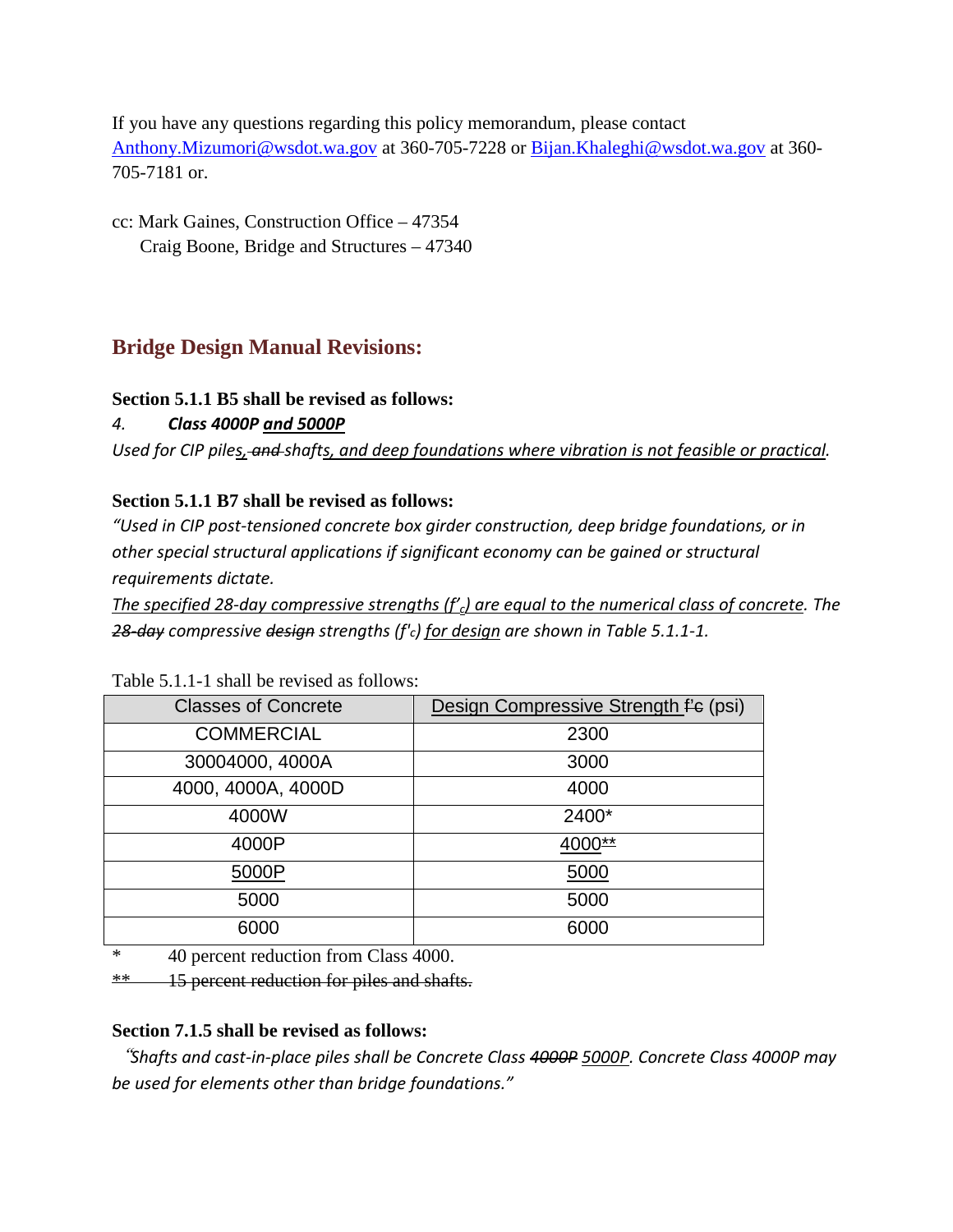### **Section 7.2.3 B shall be revised as follows:**

*"For a soft substructure response:*

*1. Use 0.85 f'c to calculate the modulus of elasticity. Since the quality of shaft concrete can be suspect when placed in water, the factor of 0.85 is an estimate for decrease in stiffness."* 

### **Section 7.8.2 B shall be revised as follows:**

*"Concrete Class 4000P 5000P shall be specified for the entire length of the shaft for wet or dry conditions of placement."*

#### **Section 7.8.2 D shall be revised as follows:**

*"The assumed concrete compressive strength may be taken as 0.85ƒ′c for structural design of shafts. A reduction in concrete strength is used to account for the unknown shaft concrete quality that results. For seismic design, the expected compressive strength may be taken as 1.3 times this reduced value in accordance with AASHTO Seismic Section 8.4.4."* 

#### **Section 7.9.6 A shall be revised as follows:**

*"Concrete Class Concrete 5000P shall be specified for CIP concrete piles. The top 10′ of concrete in the pile is to be vibrated. Use 1.0 ƒ′c for the structural design."*

# **Section 7.10.2 A1 shall be revised as follows:**

*"The concrete for CFT and RCFT shall be Concrete Class 4000P 5000P. A reduced compressive design strength of 0.85f'c shall be used for wet placed concrete."* 

# **Section 15.7.7 B2 shall be revised as follows:**

*"Concrete Class 4000P 5000P shall be specified for the entire length of the shaft for wet or dry conditions of placement."*

# **Section 15.7.8 D1 shall be revised as follows:**

*"Concrete Class 4000P 5000P Concrete shall be specified for CIP concrete piles. The top 10' of concrete in the pile shall be vibrated."*

# **Section 15.5.2 A1 shall be revised as follows:**

*"Cast-in-place (CIP) concrete shall meet the requirements of Table 5.1.1-1:"*

|              | Minimum Numerical   |               |                           |
|--------------|---------------------|---------------|---------------------------|
|              | Class and Minimum   |               | Compressive Strength      |
| Component or | Compressive         |               | for use in Design = $f'c$ |
| Application  | Strength at 28 days | Letter Suffix | (psi)                     |